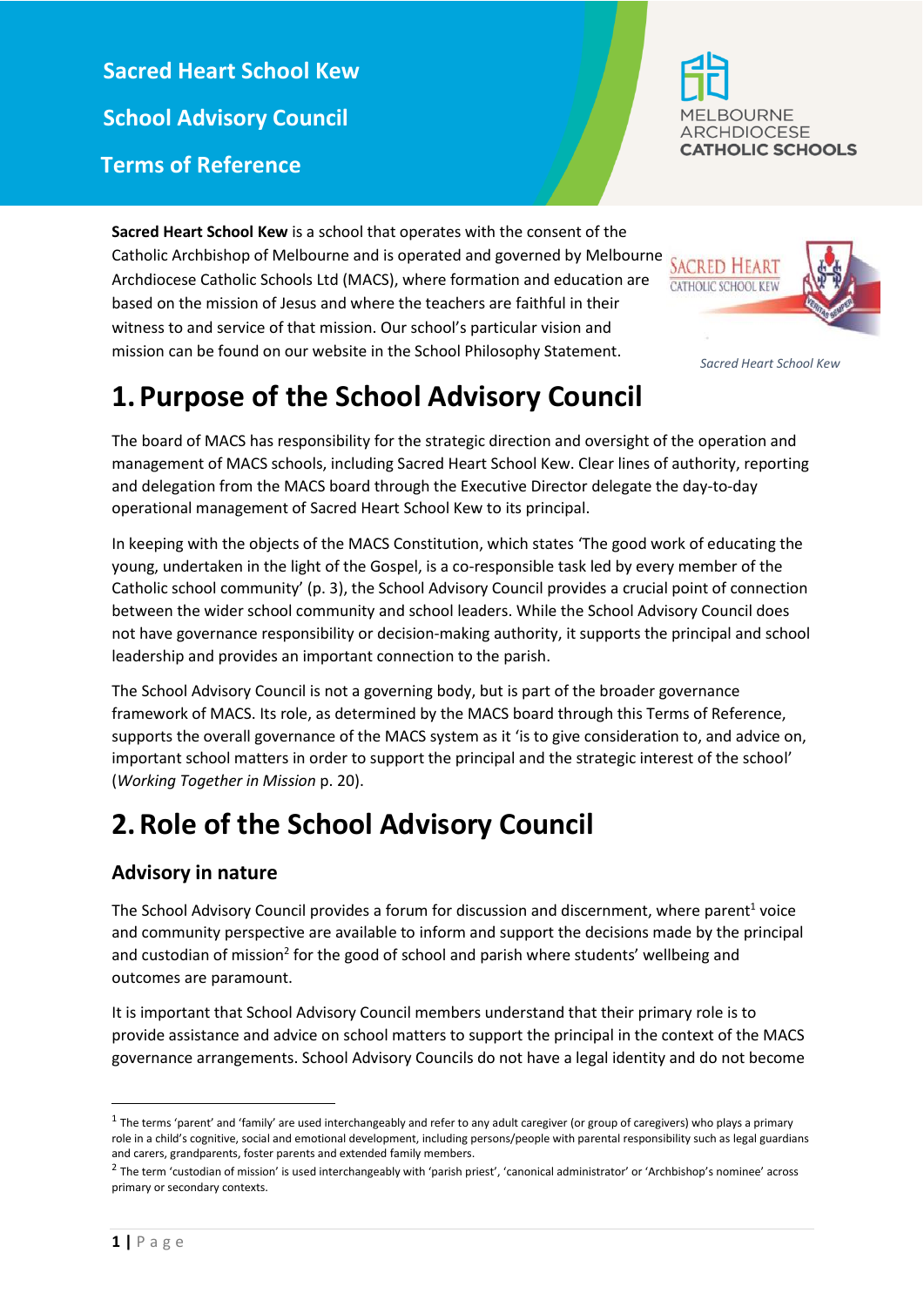involved in the day-to-day management of the school. The School Advisory Council must act within the parameters of this Terms of Reference.

MACS provides support to the School Advisory Council, such as policy guidance and templates for the work of the council. While not immediately responsible for the activities of the council, using the principle of subsidiarity, the principle of solidarity acknowledges that the MACS board, as the governing body of MACS schools, is responsible for the common good of Catholic education in MACS schools in the Archdiocese, and thus is ultimately responsible for making any decision about the establishment of a council and its arrangements.

The following are some examples of the many ways the School Advisory Council may support the school and the principal:

- articulating and enacting the school's vision and mission
- promoting the school's Catholic ethos and culture
- promoting faith formation and development
- supporting school policies as required
- giving advice to the principal on issues such as school improvement plans and enrolment trends
- engaging in discussion with the principal about the annual school budget and other financial matters
- giving advice to the principal about the school master plan
- providing capital resource planning and maintenance support to the principal.

The School Advisory Council is not the governing body of a school and as such does not have a decision-making authority due to it not having a legal identity. While a vital forum for parent and community voice, it is not a forum for individual parent advocacy or special interest representation and does not become involved in the day-to-day management of the school. It does not take on the role of a parents and friends group, fundraising forum or fete organising committee.

# **3.Council structure**

## **Members of the School Advisory Council**

Serving on the School Advisory Council of a Catholic school is a form of Church lay ministry. It is a response to the call to support the local Catholic parish and school communities in a particular way. It is also a means for members of our community to share their skills and talents for the common good. A well-functioning council provides rich sources of wisdom and insight, as well as a means of strengthening community links and potential for partnerships.

The Sacred Heart School Kew School Advisory Council is to be made up of a minimum of six and a recommended maximum of 10 council members who value and share the educational mission and ethos of the Catholic Church, comprising at least:

- a) the principal (ex officio)
- b) the parish priest (ex officio) (**custodian of mission**)
- c) two parents of children attending the school
- d) one parishioner. A parishioner is a person known to be active in the parish. In order to maintain the connection between parish and school, it is envisaged that the parishioner who is a member of the School Advisory Council will liaise with, or may have membership of, the Parish Pastoral Council to maintain communication between school and parish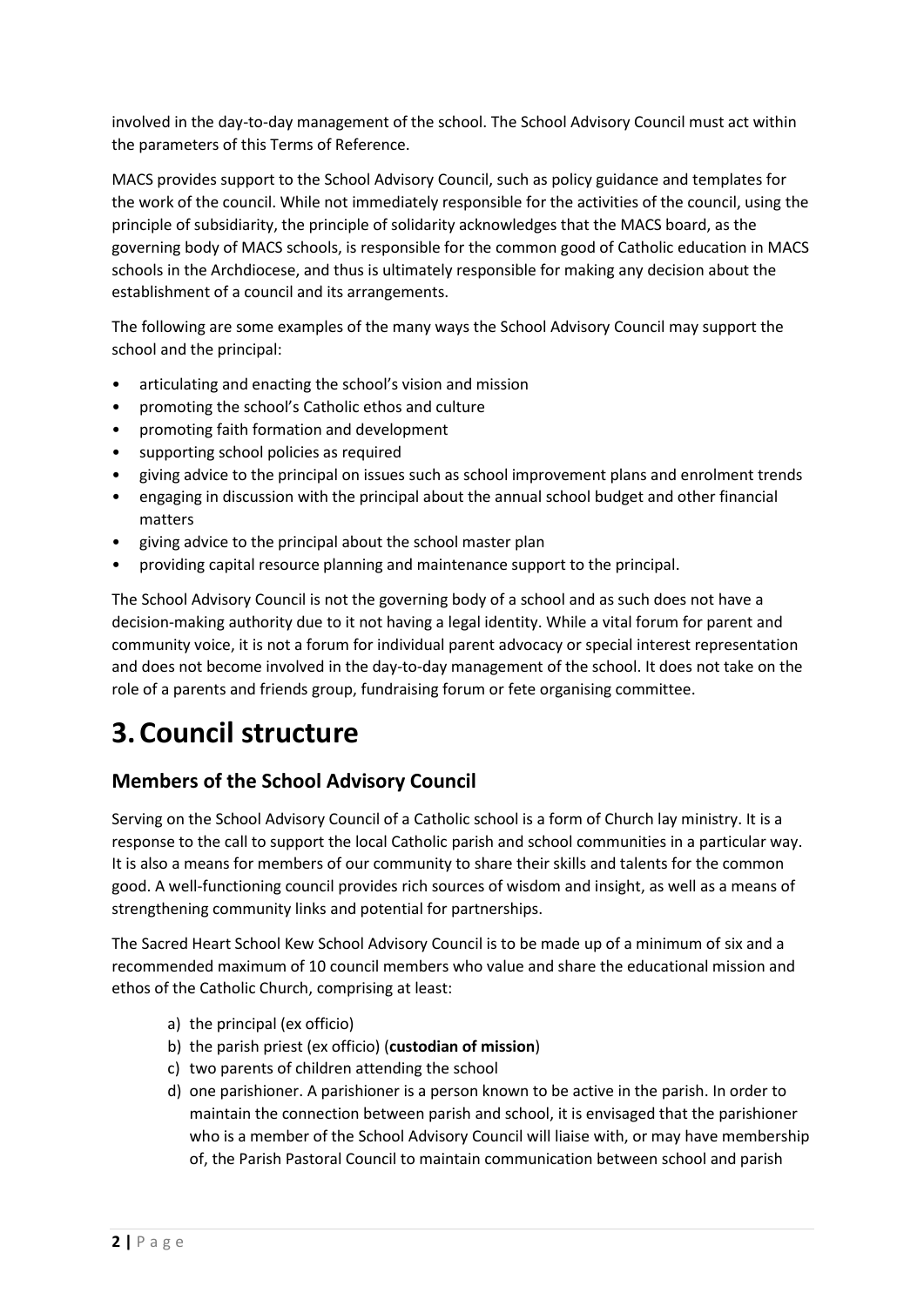- e) another person who in the opinion of the principal has the relevant knowledge, skills, expertise or interest and commitment to the mission of the school to serve a particular need on the council
- f) business manager (ex officio)

A person who is a member of the council under any category from (a) to (e) may satisfy the eligibility criteria under more than one category.

At the principal's discretion, members of the school staff may be invited from time to time to attend meetings depending on the content of the agenda.

# **4.Appointment and induction of members**

## **A process of discernment**

As being a member of a School Advisory Council of a Catholic school is a form of Church lay ministry, the process of appointment is preceded by discernment to assist potential new council members to understand:

- the vision and mission of MACS, the parish and school
- the roles, responsibilities and processes of MACS and the Sacred Heart School Kew School Advisory Council
- how council members can support the principal and the custodian of mission
- the appropriateness of their personal readiness to serve.

This discernment process commences when expressions of interest are sought for new council members, beginning with the provision of an information pack to those interested in nominating for a council position, and/or a chance for potential nominees to discuss the role of the council and the expectations of a council member with the principal, chair or custodian of mission.

In keeping with what it means to be and to build Church, the discernment process seeks to arrive at a decision about appointment which all can accept gracefully and support wholeheartedly (even if some wish the decision had been different) because they know the group honestly searched together for the Spirit of God in and for the life of the community.

A discernment process ensures that those who have expressed an interest have had an opportunity to discern their readiness to serve. This process at Sacred Heart School Kew includes:

- reflecting on the mission of MACS and the school
- exploring the shared understanding that serving on the School Advisory Council is a means for members of our community to share their skills and talents for the common good
- interviewing those who submitted an expression of interest
- sharing known background information about the potential members with observance of privacy laws and confidentiality
- considering the good character of the person and their disposition
- guaranteeing a balance of gender, diversity and skill sets on the School Advisory Council.

## **Process of appointment of council members**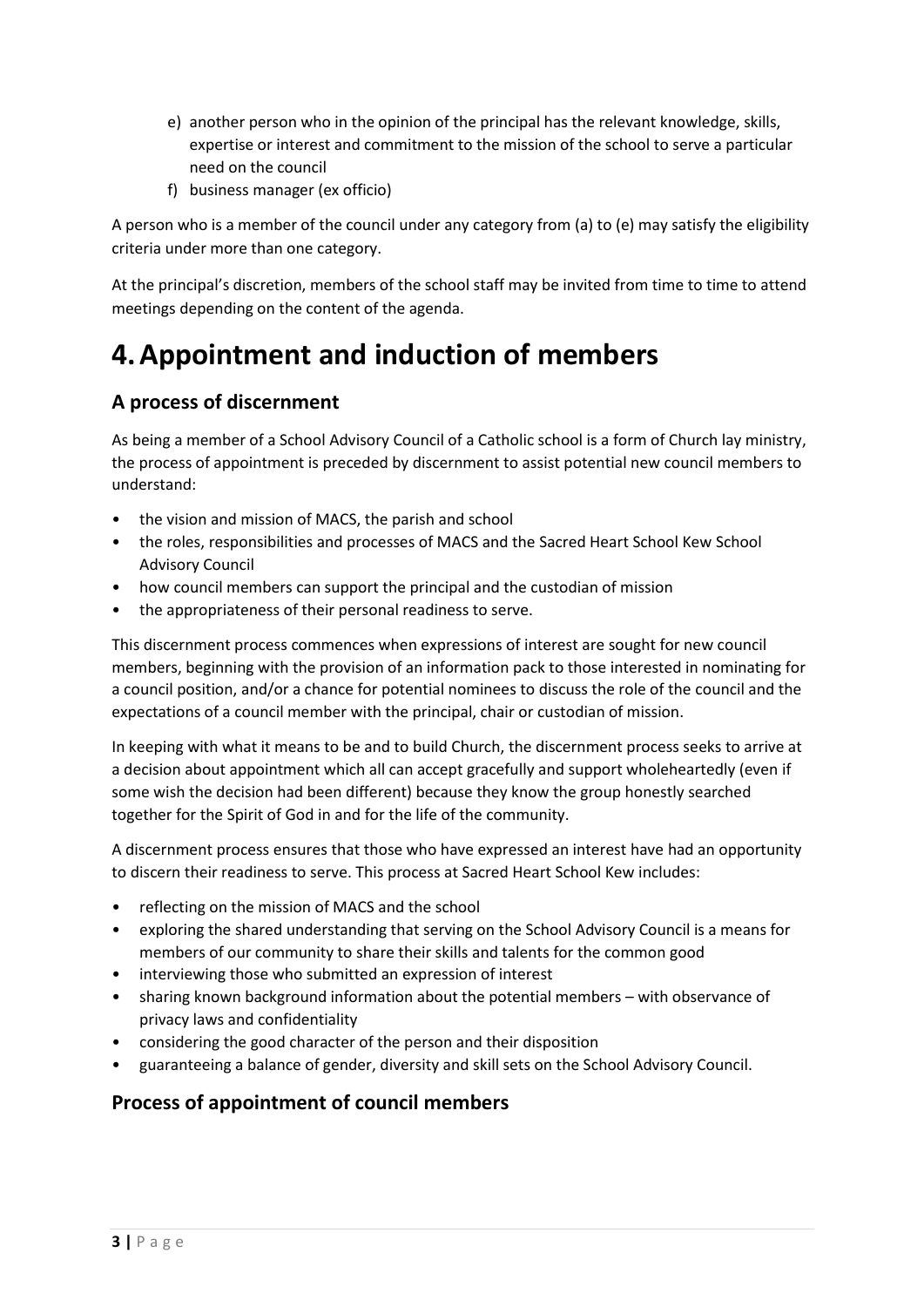The principal has the power of appointment, reappointment and removal of members of the School Advisory Council, except the custodian of mission who holds office ex officio and cannot be removed by the principal.

In appointing council members, the principal will consult with the custodian of mission following a process of discernment. The principal and custodian of mission may choose to be supported by others in the appointment process. When appointments are being made, it is important to keep in mind the need for a balance of gender, cultural diversity and skill sets in forming the council.

Council members are appointed annually at a set time devised by the council. The principal may, in consultation with the custodian of mission, at any time make an additional appointment to the council in the event of a vacancy in the minimum prescribed positions or to otherwise fulfil a need on the council; however, any council member so appointed will only hold office until the next set annual appointment round devised by the council following the appointment, and at this time may apply for membership of the council in the ordinary manner. A preference will be given to new appointees over a repeat nominee (someone who has previously been on the council, had leave and returned) to ensure ongoing diversity and renewal.

### **Key considerations in appointment of council members**

#### *Child Safe Standards*

Adherence to the school's Child Safe Standards must be at the forefront of any appointment process. As a condition of appointment, council members must have a Working with Children Check and sign and comply with the school's Child Safety Code of Conduct.

#### *Code of Conduct for School Advisory Council members*

The school's Child Safety Code of Conduct sets up the baseline expectation that, like all members of the school community, council members 'are expected to actively contribute to a school culture by respecting the dignity of its members, affirming the gospel values of love, care for others, compassion and justice'.

This baseline standard is expanded and made explicit in the MACS Code of Conduct for School Advisory Council members. The objective of this Code of Conduct is to ensure that high standards of community, group and individual behaviour are observed by the members in the context of their roles as members of any School Advisory Council of a MACS school.

#### *Conflict of interest*

MACS is committed to building School Advisory Councils that are free from fraud or corruption, or the perception of fraud or corruption. Conflict of interest arises where a councillor's duty to the school is affected by a personal (actual, potential or perceived) interest. In such cases, the line between personal and professional conduct may become blurred, and interfere with a councillor's capacity to provide advice and fulfil their responsibilities on the council. Conflicts of interest may arise, but do not need to present a problem to any School Advisory Council or MACS if they are openly and effectively managed.

The MACS Conflict of Interest for All Employees, Contractors and Consultants Policy addresses the requirements for disclosure and management of conflicts of interest, and extends to council members and all members of any committees of the council. It is a requirement of the role that council and committee members abide by and comply with this policy.

#### *Diversity*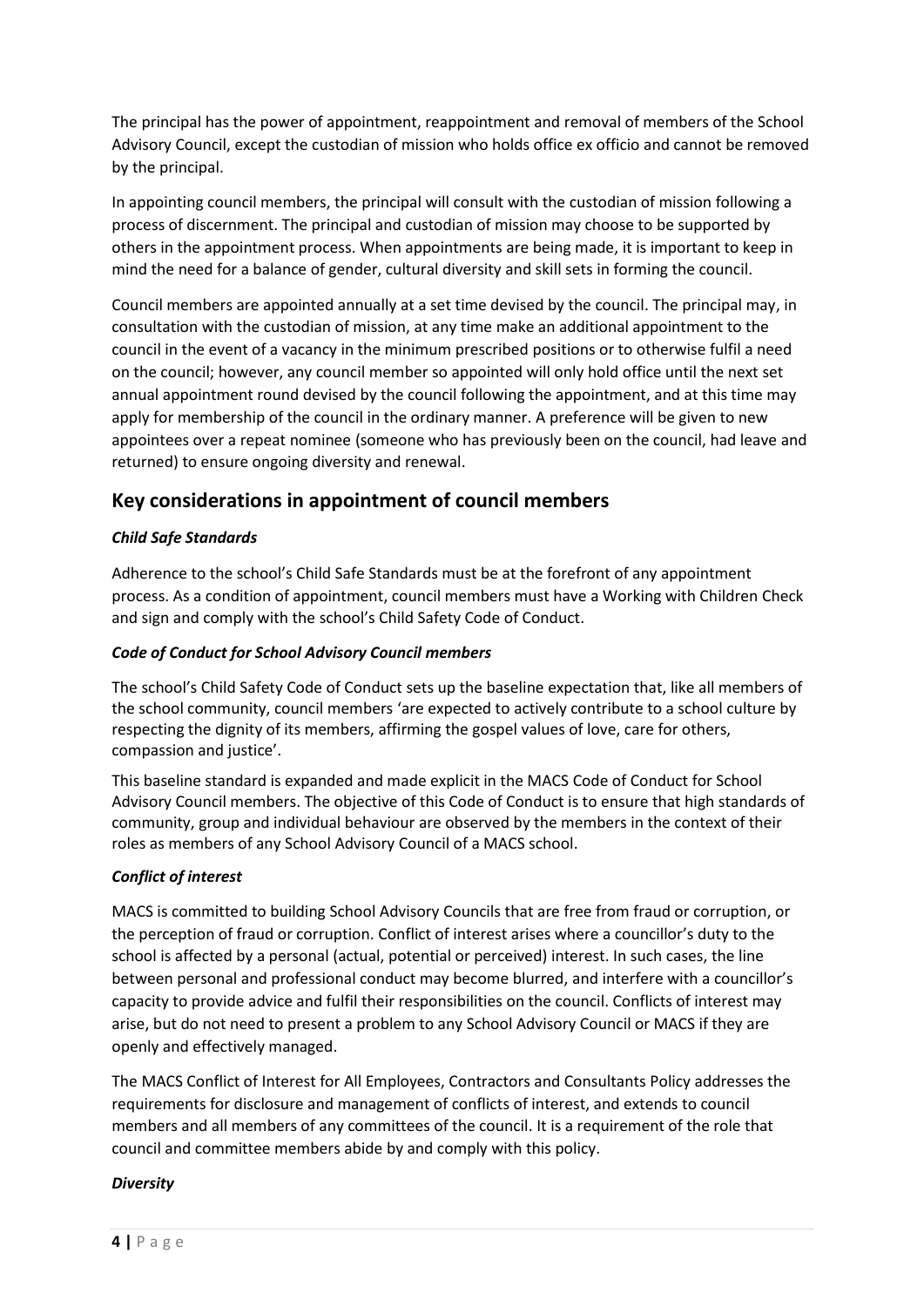The School Advisory Council seeks to be inclusive of all community members and will demonstrate a genuine commitment to gender equity, cultural diversity and requisite skill sets.

Collectively, council members should bring a range of personal skills and experience to add value to the Sacred Heart School Kew School Advisory Council in accordance with the requirements under Section [0:](#page-5-0) The role of individual council members in this Terms of Reference.

## **Expressions of interest**

Generally, expressions of interest to become a council member are made in advance of the set annual appointment round devised by the council. The process of applying for membership of the Sacred Heart School Kew School Advisory Council is: Notification of any vacant member positions will be published in the school newsletter. Suitably qualified school community members will be invited to submit expressions of interest for vacant positions within designated time period. Anyone interested in becoming a member of the Sacred Heart School Kew School Advisory Council may seek advice from the principal, chair or custodian of mission on the process of appointment. Consideration will also be given to succession planning through staggered renewal of members to ensure continuing institutional memory.

## **Terms and conditions of appointment**

The period of appointment for council members, excepting the custodian of mission, the principal and any other ex-officio appointment, is generally a term of three years ending on the conclusion of the third year following their appointment, with the option of being reappointed for a total of three consecutive terms.

The custodian of mission and the principal hold office on the School Advisory Council ex officio, meaning that their term continues for as long as they occupy that office following which they cease to be a member of the council. Their successor in that office then becomes automatically appointed to the council.

Any other council members who are appointed on the council ex officio due to a specific position in the school (for example, a business manager) will also have a term of office on the council for as long as they occupy that office, following which they cease to be a member of the council. Their successor in that office will be eligible to be appointed to the council, as determined by the principal in consultation with the custodian of mission.

The other terms and conditions of appointment of council members are contained in a letter of appointment from the principal and custodian of mission. A condition of appointment is that the member will:

- sign the school's Child Safety Code of Conduct
- undertake a Working with Children Check as per the *Worker Screening Act 2020* (Vic.)
- accept the MACS Code of Conduct for School Advisory Council members.

The letter of appointment, in a template provided by MACS, sets out among other things:

- terms and conditions that must be agreed to by the proposed council member
- details of expectations of council members
- a copy of this Terms of Reference
- a copy of the MACS Code of Conduct for School Advisory Council members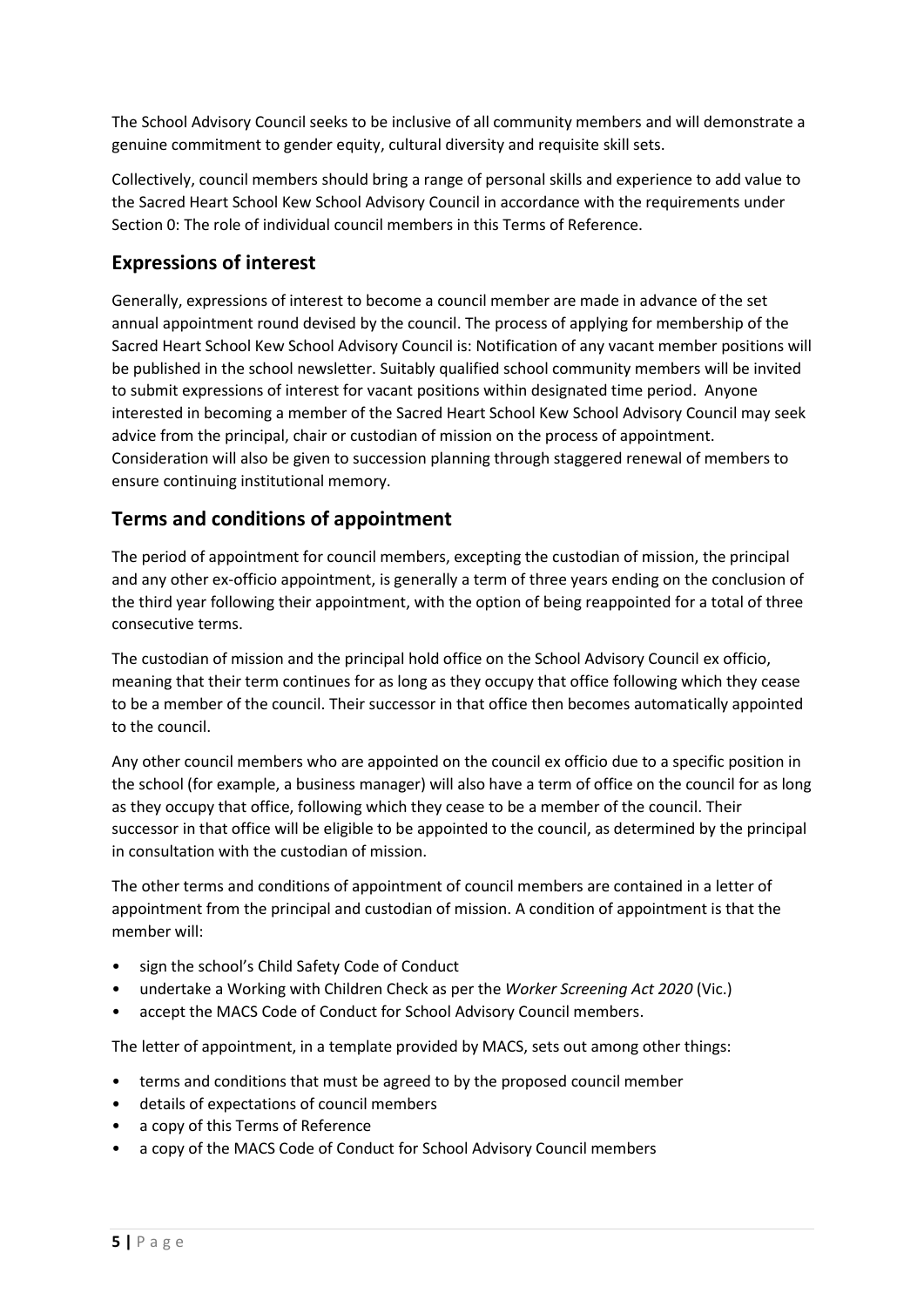• reference to availability of applicable MACS school governance policies, as provided in the MACS *School Advisory Council Manual*, including the applicable school's Child Safety Policy, Child Safety Code of Conduct, Complaints Handling Policy and the MACS Conflict of Interest for All Employees, Contractors and Consultants Policy.

The office of a council member will become vacant if the member:

- is absent without the consent of the council from three successive meetings of the council, unless the principal determines otherwise
- resigns by notice in writing
- is removed from office by the principal (or the MACS Executive Director or board, as applicable)
- ceases to occupy the relevant office, in the case of the custodian of mission, the principal or any other ex-officio appointment to the council
- becomes of unsound mind, or their person or estate is liable to be dealt with in any way under the law relating to mental health
- dies.

Any period of office of a council member held during a casual vacancy appointment by the principal (that is, a period of less than one year between annual appointment rounds) is disregarded in counting the maximum permitted tenure of office of a council member of three consecutive terms.

### <span id="page-5-0"></span>**Induction**

The induction process continues after appointment and is a continuing process rather than an event. MACS provides a basis for formation and induction as outlined in the *School Advisory Council Manual*. Formal induction to the Sacred Heart School Kew School Advisory Council includes:

follow-up briefings after the first council meeting,

New council members will be provided with:

- the MACS *Statement of Mission*
- an understanding of the history of the parish and school
- a MACS *School Advisory Council Manual,* including the school's Child Safety Code of Conduct, the MACS Conflict of Interest for All Employees, Contractors and Consultants Policy and other relevant school governance policies
- an opportunity to meet with the principal and custodian of mission
- a tour of the school facilities.

## **Process of removal of council members**

The principal may, following a consultation with the custodian of mission, remove a council member (except the custodian of mission) if the principal is of the view that a council member is not complying with the expectations of the role of a council member, or is engaged in conduct unbecoming of a council member or prejudicial to the interests of the school. The reasons for removal of council members will be outlined in writing by the principal, in consultation with the custodian of mission.

A council member may appeal their removal to the Executive Director of MACS for review. The decision of the Executive Director will be final.

The principal of Sacred Heart School Kew acts on delegation by the MACS Executive Director, who in turn acts on delegations from the MACS board. No delegation of power prevents the exercise of a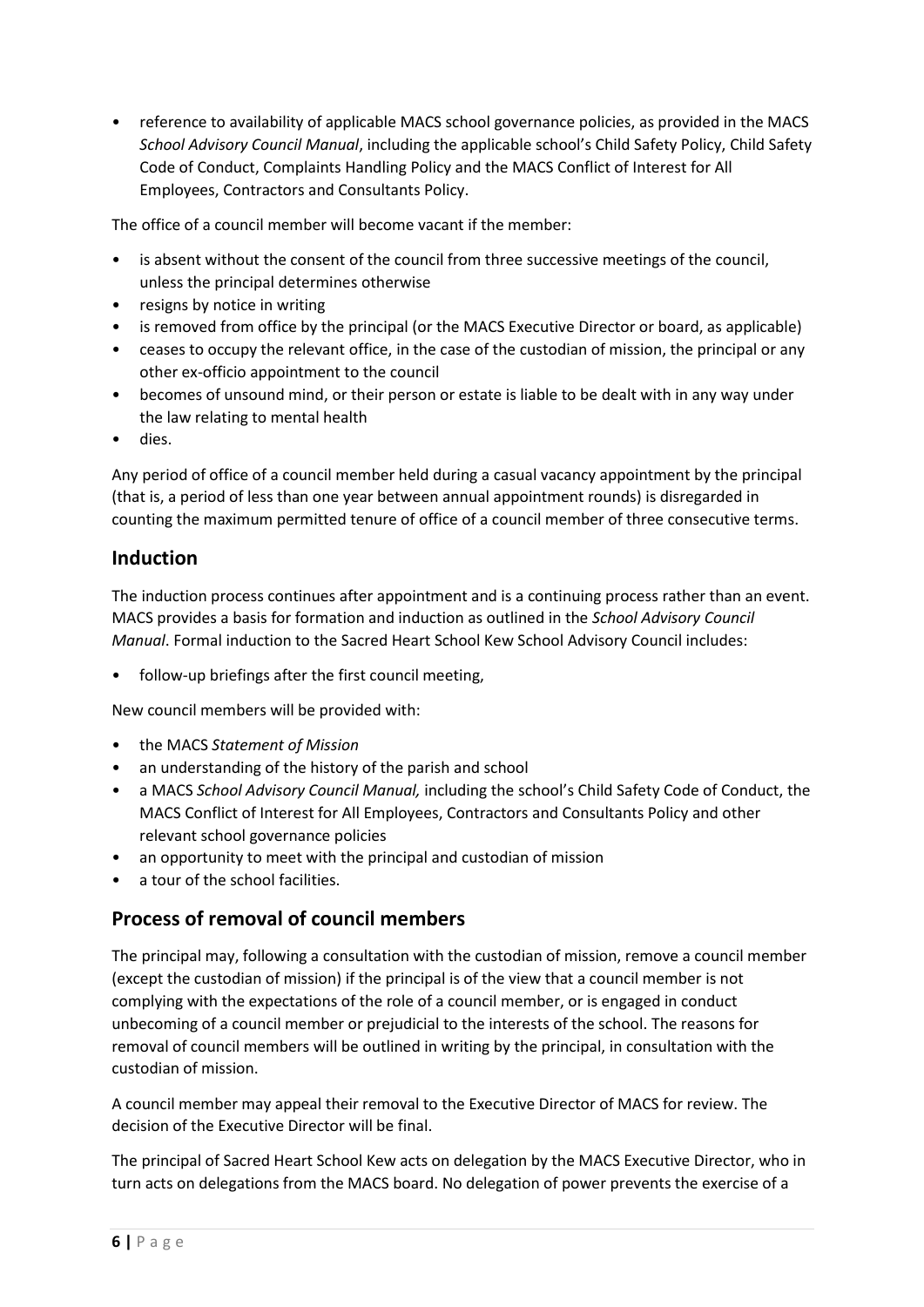power directly by the Executive Director or the MACS board, as relevant. For the avoidance of doubt, the MACS Executive Director and board reserve the power to remove a council member from office (except the custodian of mission) if they are of an opinion that the circumstances are deserving of such action.

# **5.The role of individual council members**

## **Qualities and skills of a council member**

Each Catholic school is different, but all schools share the mission of the Church. The council should be composed of people who meet high standards of community, group and individual behaviour, and appreciate, value and share the educational mission and ethos of the Catholic Church. When seeking council members, it is important to reflect on the qualities and skills of benefit to the council in carrying out its functions. Their capacity to contribute, their shared understanding and their positivity are essential.

The following is a list of some of the key qualities and skills for members of the School Advisory Council:

- commitment to the MACS *Statement of Mission*
- commitment to Catholic education in the parish and school
- commitment to the vision and mission of the parish and school
- understanding of the role of custodian of mission, principal and council members
- willingness to ask questions and seek clarification
- ability to think strategically
- willingness to support the contributions of other council members
- capacity to listen in an active and meaningful way
- willingness to work cooperatively with others
- commitment to maintaining confidentiality at all times.

### **Expectations of the council member**

Each council member, in addition to terms and conditions of appointment of council members contained in their letter of appointment and their acceptance of the MACS Code of Conduct for School Advisory Council members*,* is required to commit to the following:

- understanding the council's role
- having a positive and constructive attitude
- elevating any appropriate issues for consideration by the council
- declaring and not allowing any personal interests to conflict with the interests of the school, and properly managing any conflict of interest in accordance with the MACS Conflict of Interest for All Employees, Contractors and Consultants Policy
- preparing for council meetings
- attending each council meeting, unless there are extenuating circumstances
- bringing expertise and views to discussions on behalf of the whole community
- participating actively and responsibly
- acting honestly and fairly, in good faith and in the best interests of the school
- acting ethically and with a high level of integrity
- conducting themselves professionally and treating other council members fairly, sensitively, consistently and with respect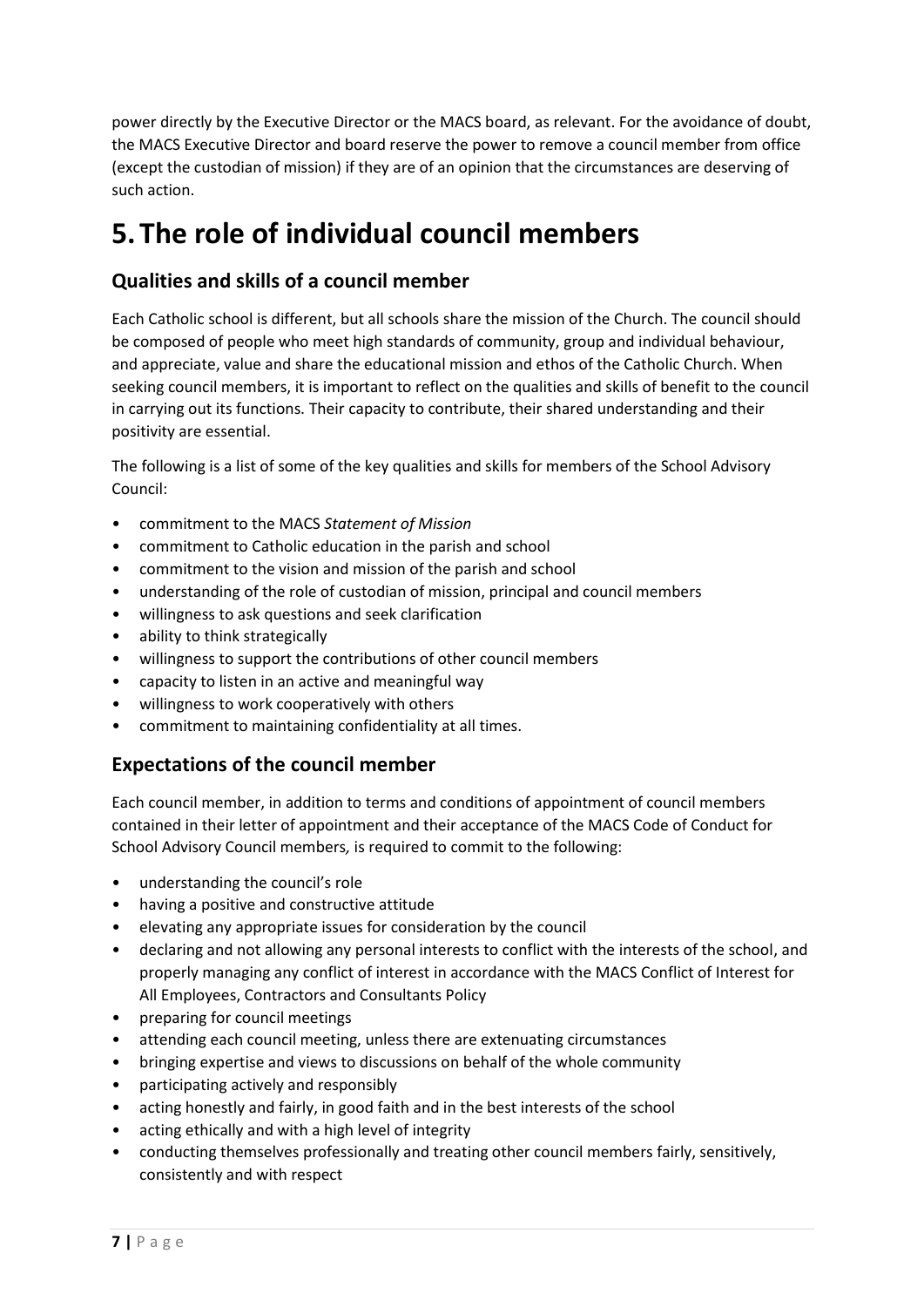- undertaking council work with reasonable care and diligence
- participating in council formation activities
- keeping confidential the information received in the course of service as a council member
- not taking improper advantage of their position as a council member
- abiding by the applicable MACS school governance policies and key documents, including the MACS *Statement of Mission, Working Together in Mission* and Conflict of Interest for All Employees, Contractors and Consultants Policy, and the school's Child Safety Policy, Child Safety Code of Conduct and Complaints Handling Policy*.*

# **6.Key roles**

There are four key roles on a School Advisory Council. The chair, the principal, the custodian of mission and the secretary each have a significant role on the council and each of these roles carries specific responsibilities.

## **The chair**

The role of the chair is to:

- chair council meetings
- in conjunction with the principal and the secretary, oversee the development of meeting agendas, and check papers for meetings and the draft minutes
- ensure the meetings are focused on the agenda
- encourage participation by all council members in meetings and at council events
- act as a spokesperson for the council when authorised to do so by the principal
- attend important parish and school events as appropriate
- in conjunction with the principal, oversee the preparation of the council's annual report, with the final version approved by the council
- participate as a member of the council.

#### *Appointment*

The chair is appointed by the principal through either, depending on local context, discernment of the will of the council in consultation with the custodian of mission or, after a process of discernment, election by the council members from among their number. This would take place at the first meeting of the council after the end of the term of the previous chair.

The chair will normally be an independent member who is not employed by MACS at Sacred Heart School Kew or otherwise, and is selected on the basis of the person's skills, competencies and their record as a leader.

The term of the chair aligns with their term of office as a council member. The office of the chair will terminate if they cease to be a council member whether by way of expiry of their term, resignation or removal. The chair does not have a casting vote in addition to their ordinary vote as a council member.

### **The principal**

Key responsibilities of the principal's role include development of the faith community, particular focus on the safety and wellbeing of students, formulation of a vision for the whole school, attention to contemporary teaching and learning in order to engage all students, and stewardship of the people and resources with particular outreach to the parent community.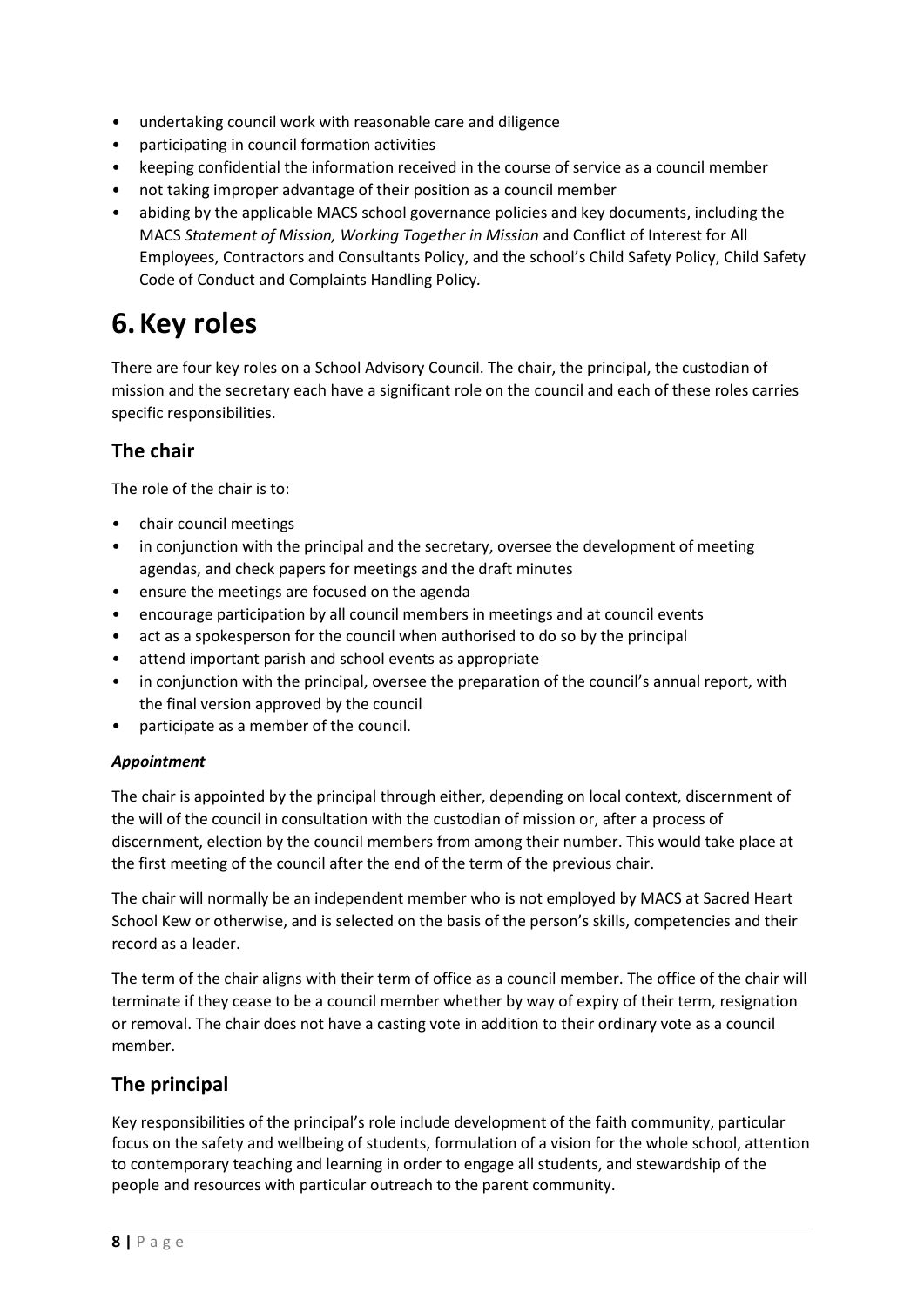The principal works in collaboration with the custodian of mission, staff and members of the school community, and MACS management to achieve the mission of the school.

As such, the principal's role on the council as an ex-officio member is to:

- play a key role in developing the overall goals and priorities of the council
- play a key role in developing the agenda for meetings and the preparation of papers before meetings
- ensure follow-up of actions arising from council meetings
- act as the chief education adviser to the council
- make arrangements to maintain an archive of relevant council documentation in accordance with this Terms of Reference, including minutes from previous meetings
- make arrangements to distribute the papers before meetings, after preparation of the papers by the secretary
- in conjunction with the chair, assist in the preparation of the council's annual report
- make arrangements to distribute draft minutes to the council members, after preparation by the secretary
- ensure that council members are kept informed between meetings
- make arrangements to maintain a register and record of council, committee and working groups, and all applicable documentation and records, including minutes, agendas and correspondence.

#### *Appointment*

The principal is an ex-officio member of the School Advisory Council by virtue of holding the role of principal of the school. A duly appointed acting principal will fulfil this role during the absence of the principal. The principal has full voting rights and is counted in the usual way for quorum purposes.

### **The custodian of mission**

The custodian of mission has a key role of supporting the school in its distinctive Catholic identity, spirituality and life by continued responsibility for faith education, sacramental life and pastoral care.

Therefore, the custodian of mission has an ex-officio role on the council to:

- as the key evangeliser and educator in faith within the parish and thus the custodian of mission of parish and school, provide guidance to council in its deliberations as relevant
- support the principal and council in the development and implementation of the sacramental program to ensure the school is faithful to its distinctive Catholic identity and spirituality
- in providing strong pastoral support and effective Catholic leadership of the parish, which includes the school and college communities, guide the council and bring to the council's attention matters relevant to the operation of the school
- be engaged with, and bring to the council's attention, those aspects of the school's operations that have the potential to harm the parish's good name
- be involved in and provide input in the council's planning of any transaction that will change the nature of the school property, or affect the use of any other areas of adjoining parish property (where property is beneficially owned by a juridic person which the custodian of mission represents, i.e. a parish or groups of parishes).

#### *Appointment*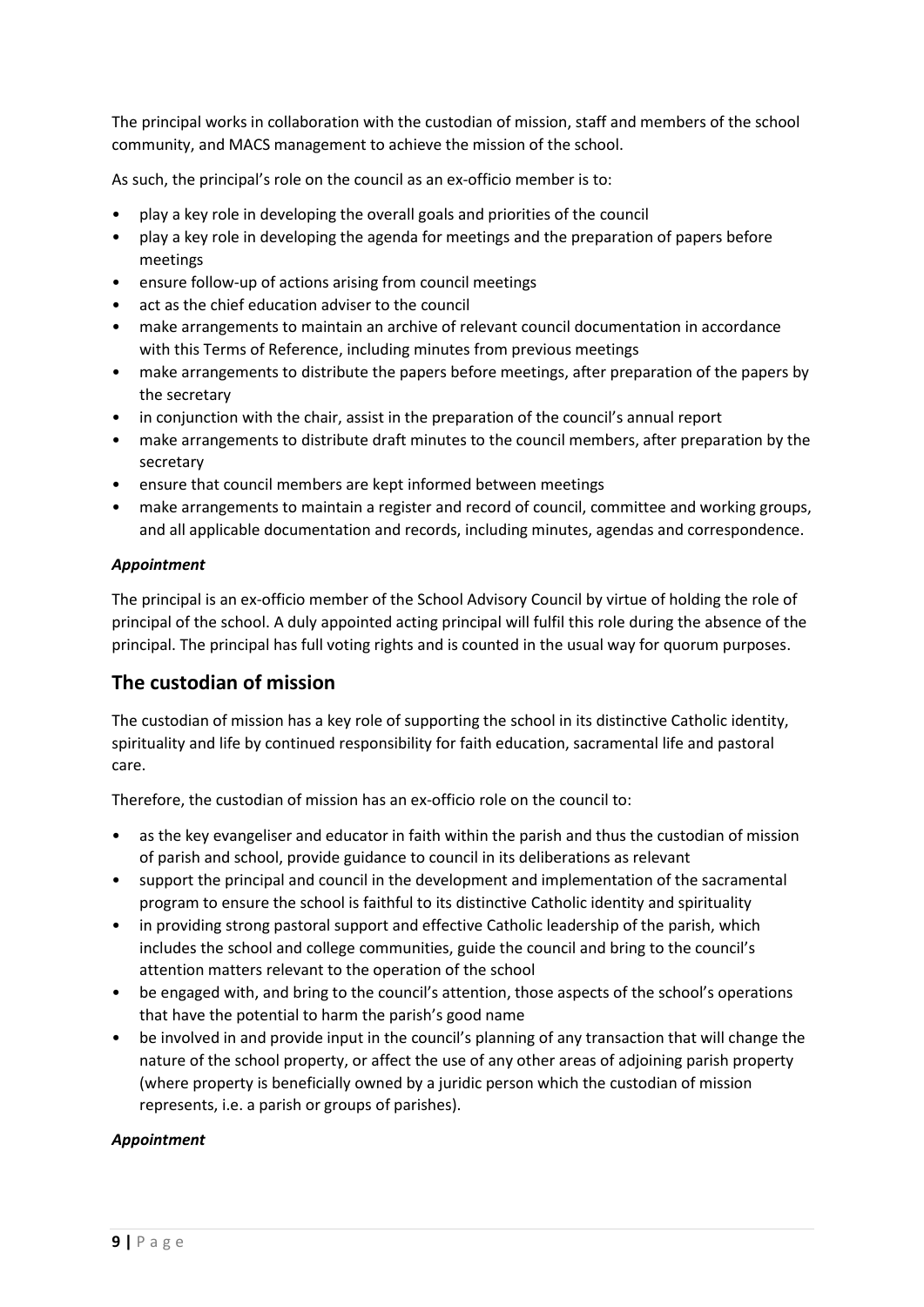The custodian of mission has an automatic entitlement to hold office on the council ex officio by virtue of their office as parish priest, parish priest representative of an association of parishes or nominee of the Archbishop, as applicable. The custodian of mission has full voting rights and is counted in the usual way for quorum purposes.

### **The secretary**

The role of the secretary is to:

- take the minutes of council meetings
- oversee that the agenda and papers are confirmed in sufficient time to allow for their distribution at least a week prior to the meeting
- oversee management of all council correspondence
- oversee the provision of adequate notice of the annual appointment round and of any intention to call for nominations for council positions that become vacant.

#### *Appointment*

A minute secretary may be appointed by the principal from the staff of the school to undertake the duties of secretary. The minute secretary would have no vote as their role is purely administrative. Alternatively, a secretary is appointed by the council from among its members at the first meeting of the council after the end of the term of the previous secretary. If appointed from within the ranks of the council, the secretary does not have an additional vote as well as their ordinary vote on the council.

# **7.Committees and working parties**

To share and support the work of the School Advisory Council, the council may consider establishing standing committees depending on the size and local context of the school. The purpose of each committee is to advise the School Advisory Council on specific matters. Committees are not a requirement, but an additional advisory structure if needed.

The councils of larger schools may delegate work to committees to more effectively provide advice on complex or specialised issues, and to use councillors' time more efficiently. Committees provide recommendations to the full council, which retains collective responsibility for the advice provided to the principal.

Involvement in committees allows members to deepen their knowledge of the school, become more actively engaged and fully utilise their experience. Additionally, the existence of committees can indicate to the community that the council is giving voice to particular issues.

Smaller schools may not benefit from a formal committee structure because their councils are often quite small and operations not as complex.

From time to time, the council may also wish to establish a committee or working party for a specific purpose or to undertake a particular task, for example a centenary celebration.

The council may appoint additional members of a council committee or working group to assist with deliberations in the manner determined by the council in each instance. Any co-opted members of committees who are not council members will be held to account to the same expectations as those of a council member, as outlined in Section 5. They must have a Working with Children Check, sign and comply with the school's Child Safety Code of Conduct, accept the MACS Code of Conduct for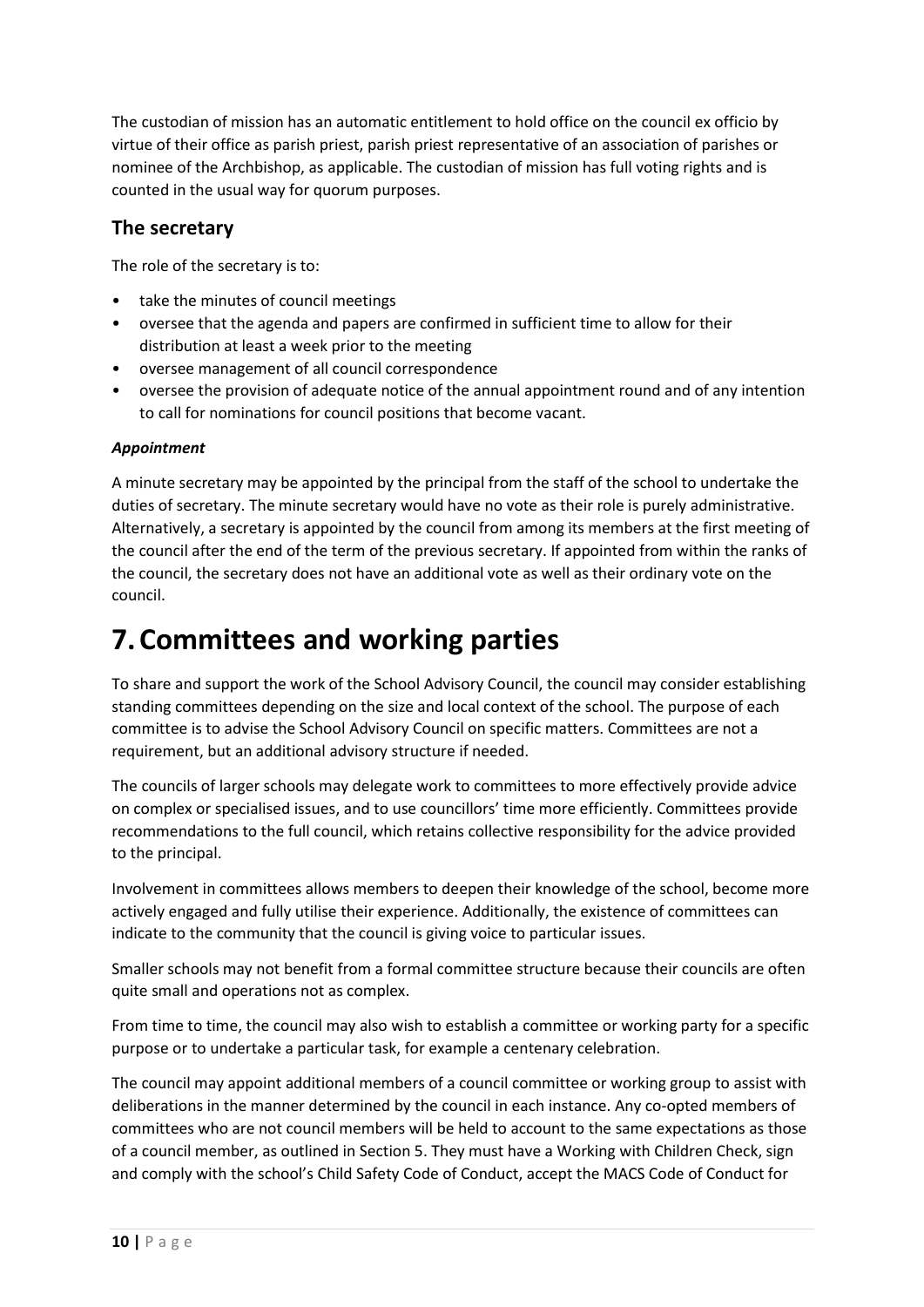School Advisory Council members and the MACS Conflict of Interest for All Employees, Contractors and Consultants Policy.

Council committees and working groups may be focused on a specific area such as:

- finance
- property
- parent engagement.

### **Function**

If a committee or working party is seen as desirable, the MACS approved Terms of Reference for Committees template is to be used to establish the committee or working group. The following structures need to be adopted:

Each committee or working party should be chaired by a council member who is responsible for reporting to the council on the activities of the committee/working party.

Council committees/working parties are directly responsible to the council.

Each committee/working party of the council should have clearly articulated expectations stating:

- the name of the committee/working party
- the name of the chair
- the purpose and tasks to be undertaken
- the names of the members
- the quorum, meeting and reporting requirements
- the date for reporting back to the council, e.g. actions since last report, what's happening now, future plans, items for council discussion
- the duration of the committee/working party.

It is important that any council committee or working party understands that it may not speak publicly for the council.

The terms of reference of each committee or working party of the council should be approved by the principal and appropriate records maintained by or on behalf of the principal.

A summary of the activities of each committee or working party should be included in the council's annual report to acknowledge the specific work undertaken by the committee or working party during the year.

# **8. School Advisory Council meetings**

### **Meetings**

The Sacred Heart School Kew School Advisory Council meets six – eight times during the year.

The School Advisory Council may call extraordinary meetings if required.

Agendas should be prepared and distributed prior to each meeting, with sufficient notice and time for preparation by council members. Minutes will be taken at each meeting.

### **Quorum**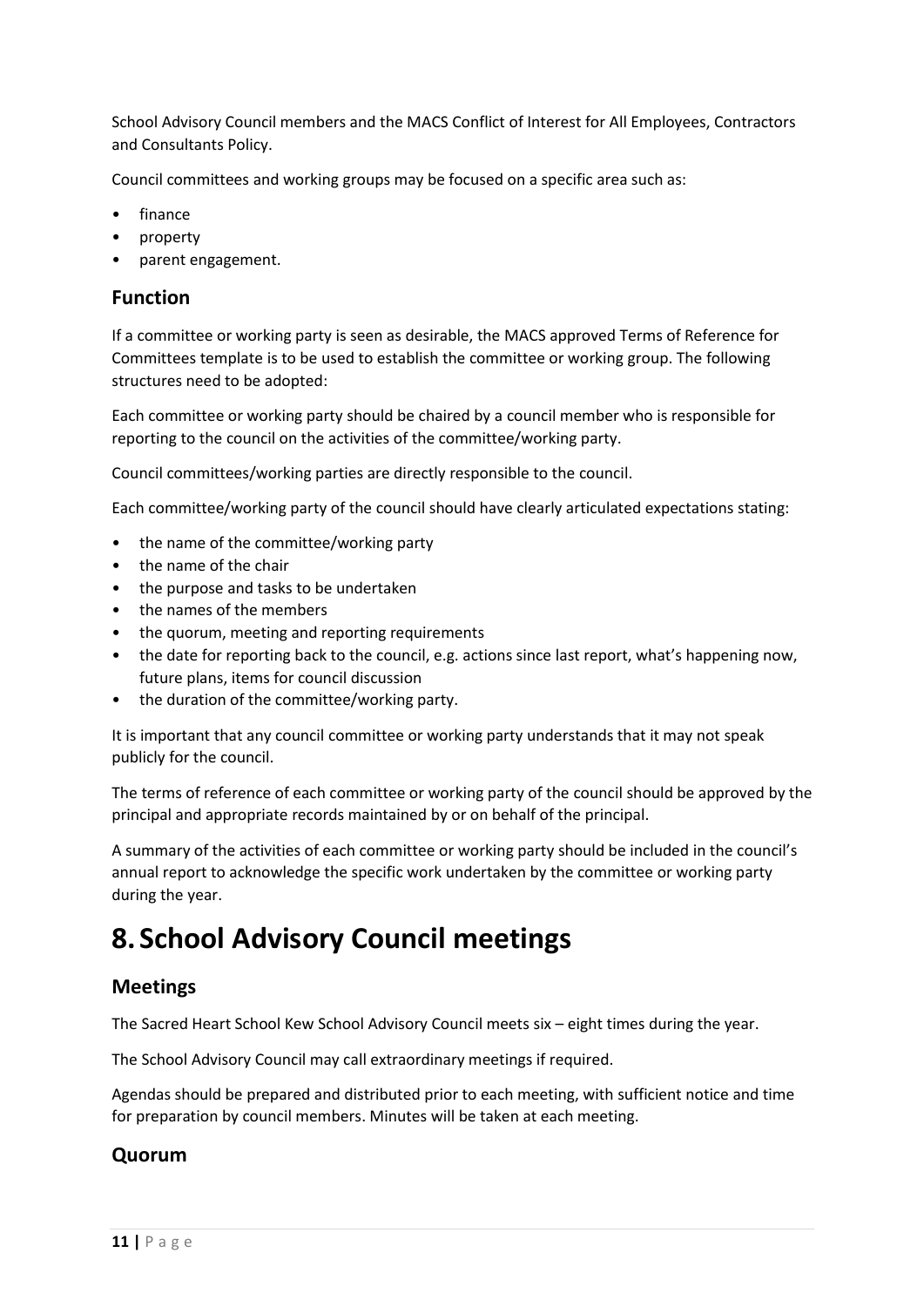A quorum must be present at all times at each council meeting for the meeting to be validly constituted, and all discussion and agreement by consensus made at the meeting valid. The quorum for meetings is two-thirds of the total number of council members at any given time. The principal should always be part of the quorum.

## **Conduct of council meetings – consensus and confidentiality**

In the conduct of School Advisory Council meetings, it is important that conversations are encouraged. Good, healthy dialogue where members listen to each other creates positive connections and builds good relationships, enabling the council to explore ideas and proposals.

Equally important is that members enter the meeting well-prepared for the discussions that will take place. An agenda will have been circulated prior to the meeting, and any important proposal will have been highlighted and any relevant documentation circulated. This will provide an opportunity for informed dialogue to take place, rather than 'off the cuff' thinking.

It is hoped that a well-informed discussion where each person has a chance to speak, is listened to intently and feels their ideas have been respected will lead to proposals and ideas being agreed to by consensus. At the heart of an agreement by consensus is the ongoing welfare of the group and good relationships of the members appropriate to a Catholic School Advisory Council.

Council confidentiality and solidarity are key ingredients in building trust at council meetings. As a general rule, all council meeting proceedings are confidential. At times, there may be occasion to formally declare an issue, a paper or a discussion as particularly sensitive and confidential. This should be done by the chair prior to a council meeting and confirmed before the close of the meeting.

Council members must respect the right of individuals to express their views freely at council meetings without fear of being named outside the meetings as taking particular positions. As in all similar groups, a sense of trust among council members is vital for the wellbeing of the council.

A meeting should close by reviewing actions and deadlines set, and noting of the details of the next meeting.

The secretary is responsible for taking minutes of council meetings. A minute book or another appropriate archive system of all meetings of the council must be maintained by the principal.

## **Disclosure of interests by council, committee and working group members**

In accordance with the MACS Conflict of Interest for All Employees, Contractors and Consultants Policy, all council members must disclose any personal interest which relates, or may relate, to the operations of the school in order to ensure that any actual, potential or perceived conflict of interest with a duty that the person has on the council is identified and appropriately managed.

The Conflict of Interest for All Employees, Contractors and Consultants Policy as prescribed by MACS must at all times be complied with by all members of the council, and the members of any committee or working group established by the council.

# **9. Engaging with the school community**

The council encourages full participation of stakeholders to ensure a high level of engagement and participation by the school community. Schools must employ a variety of strategies to provide evidence to meet Victorian Registration and Qualifications Authority (VRQA) minimum standards,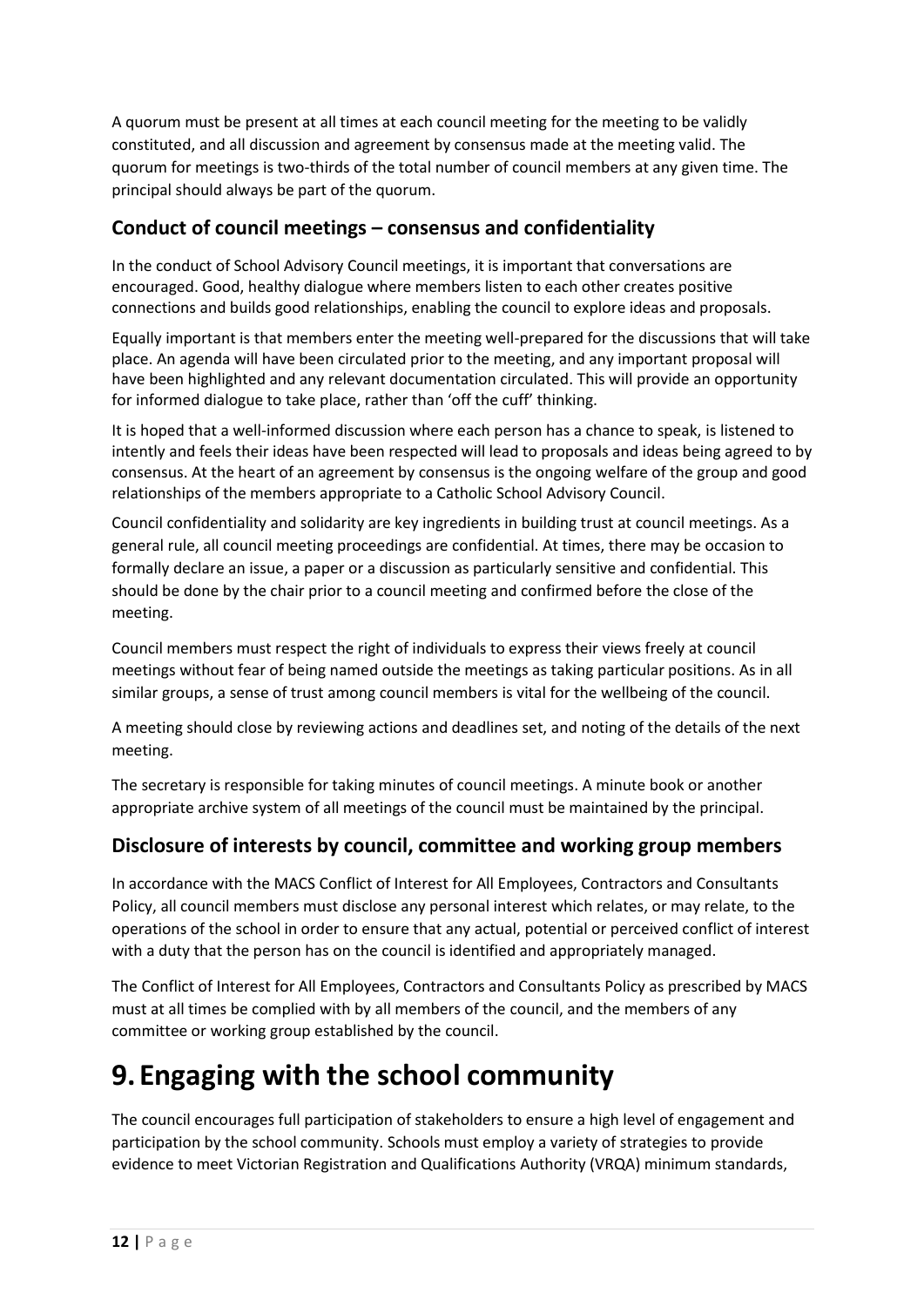which require a school to 'publish a clear statement of its philosophy and be able to demonstrate how the school's philosophy is enacted' per Schedule 4 clause 16 in the *Education and Training Reform Regulations 2017* (Vic.).

The School Advisory Council is required to ensure that it has a dedicated page on the school's website which publishes up-to-date versions of:

- the Terms of Reference
- MACS *School Advisory Council Manual*
- MACS Code of Conduct for School Advisory Council members
- the School Advisory Council Annual Report
- a list of council members and key roles
- a list of committees and membership.

A key piece of evidence that could demonstrate how the school's philosophy is enacted is the School Advisory Council Annual Report. The School Advisory Council Annual Report is an important communication document and is to be drafted using the MACS approved template. Preparation of the council's annual report is to be overseen by the chair, in conjunction with the principal, with the final version approved by the council. The council's annual report should acknowledge the activities, achievements and challenges of the council and committees over the past year, reference the council's self-evaluation, and indicate goals and focus for the following year. In turn, these goals will provide a basis for the evaluation the council undertakes in the following year.

This report is to be submitted to the principal and shared with the school community. It may also be used to inform the principal's requisite School Annual Report published on the school website and the VRQA State Register unless otherwise determined by the MACS Executive Director, either generally or in any particular instance.

The School Advisory Council is required to ensure that its dedicated webpage is reviewed and updated annually. The MACS *School Advisory Council Manual* provides information to support and guide the work of School Advisory Councils.

# **10. Record keeping**

As a minimum, the principal must ensure the maintenance of the following council documents and records:

- the school's School Advisory Council Terms of Reference (this document) and the terms of reference of any committee or working group established by the council
- the agenda and minutes of School Advisory Council, committee and working group meetings
- copies of each School Advisory Council Annual Report
- a register of the current members of the council, committees and working groups, and any council members holding key roles
- a register of interests disclosed by council, committee and working group members
- the School Advisory Council correspondence file.

### **Agenda and minutes**

The minutes of council meetings must be recorded in a consistent format and maintained in an appropriate archive system at the school.